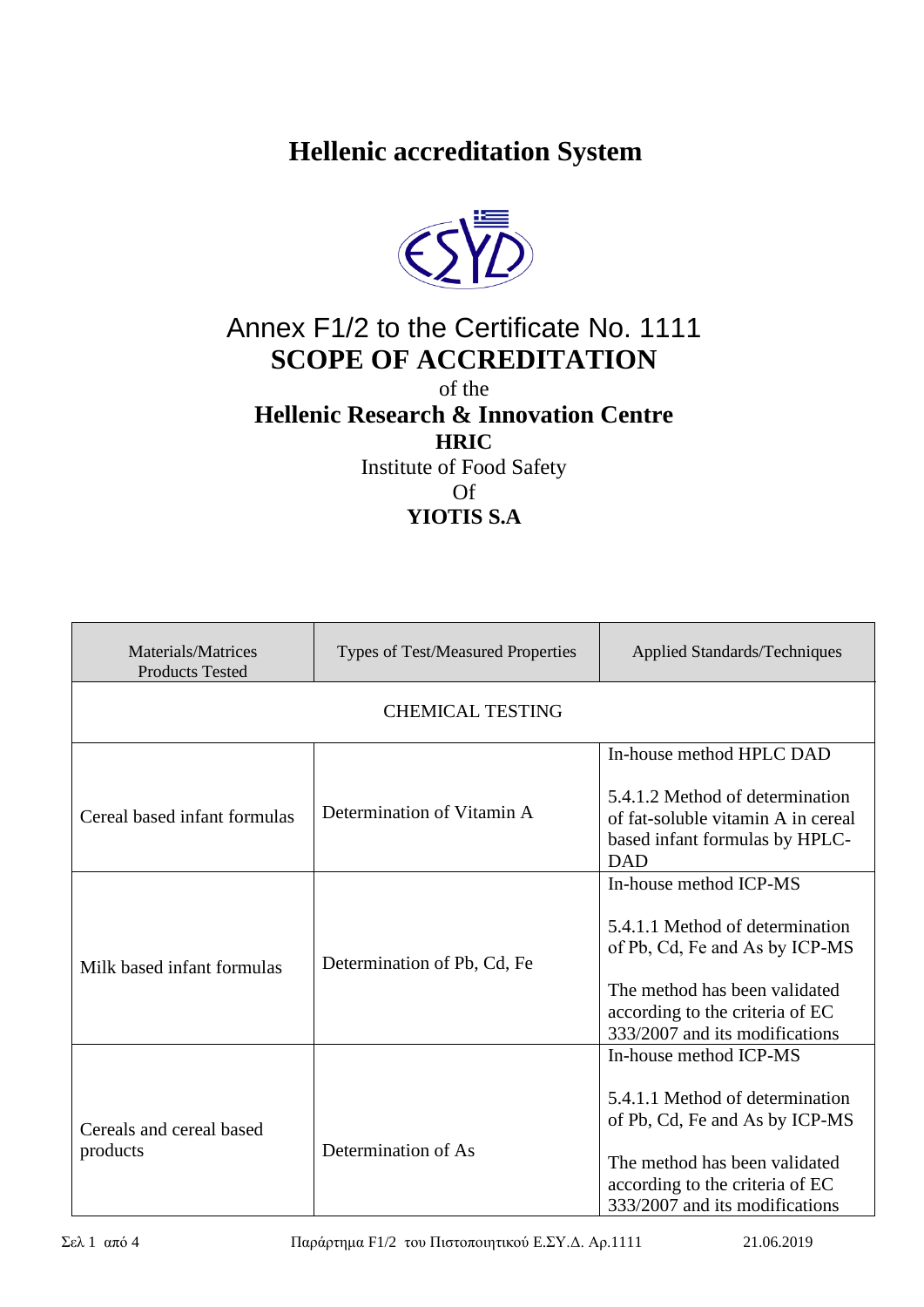| Cereal and milk based Infant<br>Formulas | Elemental determination of Mg, K,<br>Na, Ca, Mn, Zn, P                                                                                                                                                                                                                                                                                                                                                                                                                                                                                             | In-house method ICP-MS<br>5.4.1.5 Method for determination<br>Mg, K, Na, Ca, Mn, Zn, P in<br>cereal and milk based infant<br>formulas by Inductively Coupled<br>Plasma Mass Spectrometry<br>technique (ICP-MS)                                                                                                          |
|------------------------------------------|----------------------------------------------------------------------------------------------------------------------------------------------------------------------------------------------------------------------------------------------------------------------------------------------------------------------------------------------------------------------------------------------------------------------------------------------------------------------------------------------------------------------------------------------------|-------------------------------------------------------------------------------------------------------------------------------------------------------------------------------------------------------------------------------------------------------------------------------------------------------------------------|
| Chocolate and milk powder                | Fats                                                                                                                                                                                                                                                                                                                                                                                                                                                                                                                                               | In-house methods<br>5.4.1.8 Method for the<br>determination of total fat in<br>chocolates applying Soxlhet<br>extraction based on AOAC<br>963.15.<br>5.4.1.7 Method for determination<br>of total fat in milk powder based<br>on AOAC 932.0.6.                                                                          |
| Cereals                                  | Ash                                                                                                                                                                                                                                                                                                                                                                                                                                                                                                                                                | In-house method 5.4.1.11 Ash<br>determination in cereal products,<br>modified AOAC 932.03                                                                                                                                                                                                                               |
| Cereal and milk based Infant<br>Formulas | Proteins                                                                                                                                                                                                                                                                                                                                                                                                                                                                                                                                           | In-house methods based on<br>Kjeldahl<br>5.4.1.10 Method for the<br>determination of nitrogen and<br>proteins in milk powder based on<br>Kjeldahl method - AOAC 935.39<br>5.4.1.9 Method for the<br>determination of nitrogen and<br>proteins in cereal based products<br>according to Kjeldahl method -<br>AOAC 935.39 |
| Aqueous foods                            | Benzoic and Sorbic acid<br>determination                                                                                                                                                                                                                                                                                                                                                                                                                                                                                                           | In-house method HPLC-DAD<br>5.4.1.6 Method for the<br>determination of Benzoic and<br>Sorbic acid in aqueous foods by<br>High Performance Liquid<br>Chromatography coupled to<br>Diode-Array Detector (HPLC-<br>DAD)                                                                                                    |
| Cereals and Legumes                      | Determination of 31 pesticide residues<br>(Aldrin, Endrin, Diedrin, p,p'-DDE,<br>o,p'-DDT, p,p'-DDT, p,p'-DDD, alpha-<br>Endosulfan, beta-Endosulfan, alpha-<br>HCH (alpha-BHC), beta-HCH (beta-<br>BHC), gama-HCH (Lindan),<br>Heptachlor, Heptachlor-endo-epoxide,<br>Chlorpyriphos, Chlorpyriphos-methyl,<br>Cyfluthrin, Permethrin, Phenothrin,<br>cis-chlordane, trans-chlordane,<br>Tetramethrin, Cypermethrin,<br>Methacrifos, Methoxychlor,<br>Etofenprox, Hexachlorobenzene,<br>Fenitrothion, Malathion, Diazinon,<br>pirimiphos- methyl) | In-house GC-MS/MS<br>5.4.1.27 Method for the<br>determination of pesticide<br>residues in cereals and legumes by<br>applying QuEChERS method and<br>Gas Chromatography coupled to<br>tandem Mass Spectrometry<br>technique (GC-MS/MS)                                                                                   |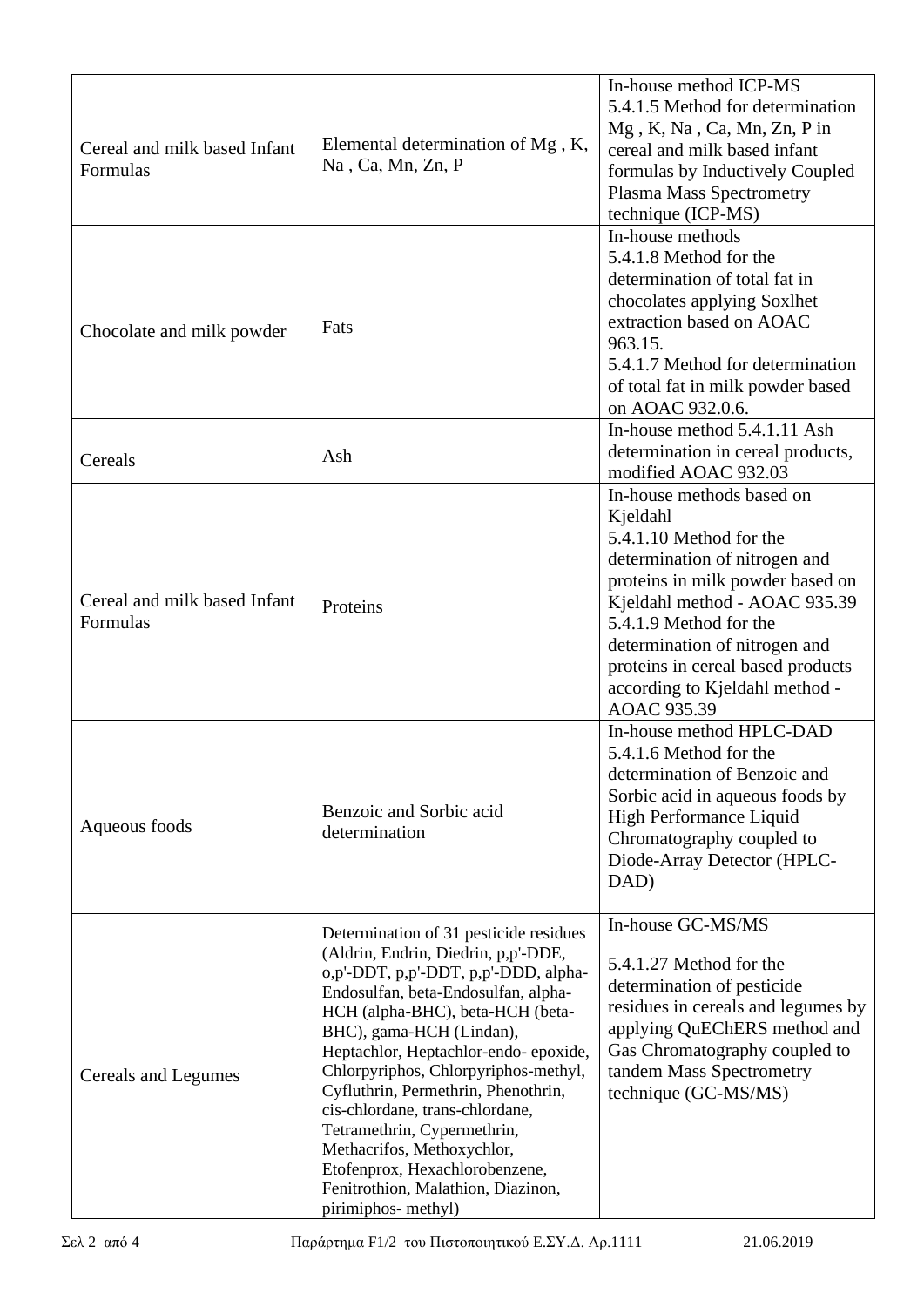| Cereals and Cereal based<br>products                                           | Determination of aflatoxin B1, B2,<br>G1, G2 and Ochratoxin A                                                            | In-house method LC-MS/MS<br>5.4.1.22 Method for the<br>determination of aflatoxins and<br>Ochratoxin in cereals and cereal<br>based products by Liquid<br>Chromatography coupled to<br>tandem Mass Spectrometry<br>technique (LC-MS/MS) |  |  |
|--------------------------------------------------------------------------------|--------------------------------------------------------------------------------------------------------------------------|-----------------------------------------------------------------------------------------------------------------------------------------------------------------------------------------------------------------------------------------|--|--|
| Plastic materials and articles<br>intented to come into contact<br>with food   | Overall migration into aqueous<br>food simulants $(10\% \text{ v/v ethanol})$<br>by total immersion                      | In-house method $5.4.1.26$<br>determination of overall migration<br>in aqueous food simulants by total<br>immersion based on EN 1186-<br>3:2002                                                                                         |  |  |
| Plastic materials and articles<br>intented to come into contact<br>with food   | Overall migration for plastics<br>intended to come into contact with<br>fatty foodstuffs using test media<br>95% ethanol | In-house method 5.4.1.25<br>determination of overall migration<br>in aqueous simulants (cell-<br>method) based on EN 1186-<br>14:2002                                                                                                   |  |  |
| Water for human<br>consumption, surface waters,<br>aqueous solutions and foods | pH                                                                                                                       | In-house method 5.4.1.23<br>Determination of pH in water for<br>human consumption, surface<br>waters, aqueous solution and<br>food, based on APHA 4500-<br>H+, version 1/24-07-2018                                                     |  |  |
| Water for human<br>consumption, surface waters,<br>aqueous solutions and foods | Conductivity                                                                                                             | In-house method 5.4.1.24<br>determination of pH in water for<br>human consumption, surface<br>waters, aqueous solution and<br>food, based on APHA-2510,<br>version 1/24-07-2018.                                                        |  |  |
| Water for human<br>consumption drilling water,<br>surface water, bathing water | Determination of Cd, Pb, Cu, Al,<br>Co, Se, Sb, Mn, Fe, As, Ni, Zn, Sn,<br>Mo, Hg, Cr                                    | In-house method ICP-MS<br>5.4.1.14 determination of Cd, Pb,<br>Cu, Al, Co, Se, Sb, Mn, Fe, As,<br>Ni, Zn, Sn, Mo, Hg and Cr in<br>water by using Inductively<br><b>Coupled Plasma Mass</b><br>Spectrometry technique (ICP-MS)           |  |  |
| MICROBIOLOGICAL TESTING                                                        |                                                                                                                          |                                                                                                                                                                                                                                         |  |  |
|                                                                                |                                                                                                                          |                                                                                                                                                                                                                                         |  |  |
|                                                                                | Detection of Salmonella spp                                                                                              | VIDAS Easy Salmonella NF<br>VALID Ref. BIO 12/16-09/05                                                                                                                                                                                  |  |  |
| <b>Food Products</b>                                                           | Detection of Listeria monocytogenes                                                                                      | VIDAS Listeria monocytogenes II<br>(LMO2) NF VALID Ref. BIO<br>12/11-03/04                                                                                                                                                              |  |  |
| Food and animal feeding stuffs                                                 | Colony count at 30°C                                                                                                     | ISO 4833-1:2013                                                                                                                                                                                                                         |  |  |